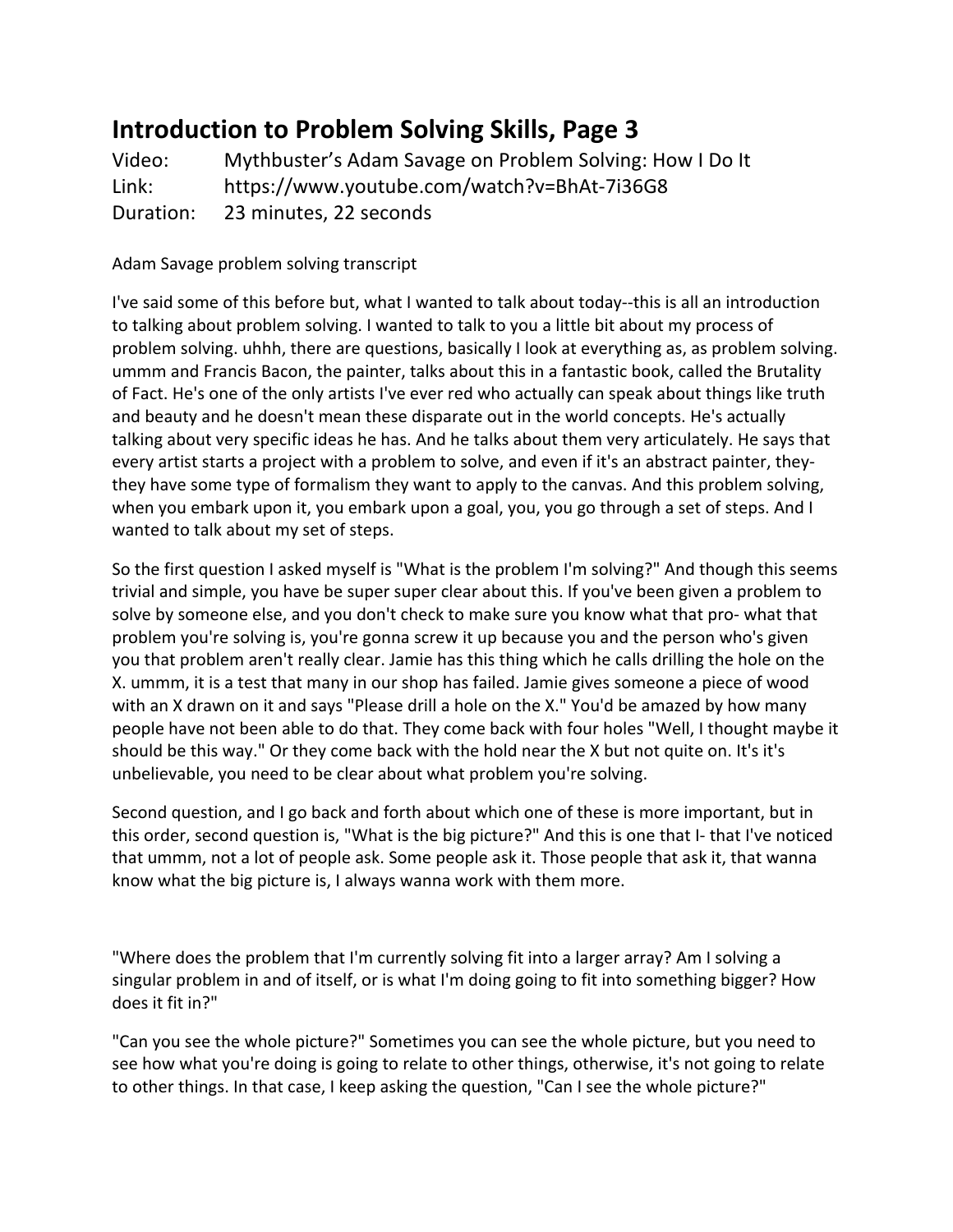And there are times, I mean honestly, for the waterslide episode, I knew how that waterslide was going to work and we were gonna lay down plywood, and we're gonna lay down carbon, lay down vinyl, it's actually pretty straight-forward. The problems to solve weren't the overall picture, they were actually more like, how do you move 50 sheets of plywood in a reasonable period of time to build the ramp in two days. How do you grease down the ramp with soap, etcetera. So, in those cases, I see the big picture easily. But how the small parts line up in an amount of time that's reasonable. And as I go, I keep asking that question, "Can I see the big picture now?" And you keep on noticing, I keep on noticing, that as I keep on going, I fill in bigger and bigger parts of the picture.

"How much time do I have? Is there a deadline?" Now the Maker Faire is all about DIY and working, working on your own projects, working on things that you want. I do a tremendous amount of that and I thrive on deadlines. I find that if I don't have a deadline, I don't get things done. I want to give myself a challenge. If I'm- even if I'm doing something, I might be doing something like I have to make forty of something. As I'm doing forty of something, I'm thinking, "Well, how long is it taking me to do this one? Oh, three-and-a-half minutes, okay. Three-and-ahalf minutes, I've got forty to do, times that, gonna be dhhh dhhh dhhh how much time I'm gonna finish by four o' clock? I wonder if I could finish earlier? Am I going- Is there a way to make this process go faster?" And I start doing the math I do in my head becomes this sort of zen meditation as I'm working, but it's all racing against the clock. And actually keeps me involved in the drudgery, I mean, doing repetitive tasks is really difficult. It's a key part in making anything and it keeps my mind on the total goal when I give myself those time- those time constraints.

"How am I doing now?" That's a key component of how much time do I have. "How much time do I have now? How much time do I have left? Where am I in terms of the goal that I'm going to reach? How precise do I have to be?" This is actually a really big one. How precise do I have to be. uhhh the difference- if I hand you a board and say, drill me six holes and about six inches apart. Well, one way you could do it is literally just estimate and drill me six hole and that takes about a minute. Another way is to go find a ruler and find a pen and carefully measure it all out and then you've taken 15 minutes, and, like, I'm asleep at that point. It depends upon how precise you have to be. Do I need the holes every exactly every six inches? Or do I need them approximately every six inches and this also has to do with how it's going to be seen. Is this something that needs to fit with another part, in which case it does need to be precise or is it something that can be really loosey-goosey? No one's going to see that it doesn't even matter.

Another question I asked, "What's my rhythm? What is my rhythm and how does it fit into this project?" I have learned very very much in myself a workflow that I like. I like to work fast. I like to work fast and my crew knows intimately that I hate to look for things. So before I start a project, I go everywhere in the shop and I get every tool that I need and I put it on the table. Then I get every material that I need and put it on the table. Then I get everything lined up so that I don't have to move once I'm in the sloops(?). Then once I'm rolling I wanna keep on rolling. That's my rhythm. And if there's a project where that rhythm's gonna get broken, I wanna know so I can, I can actually anticipate it.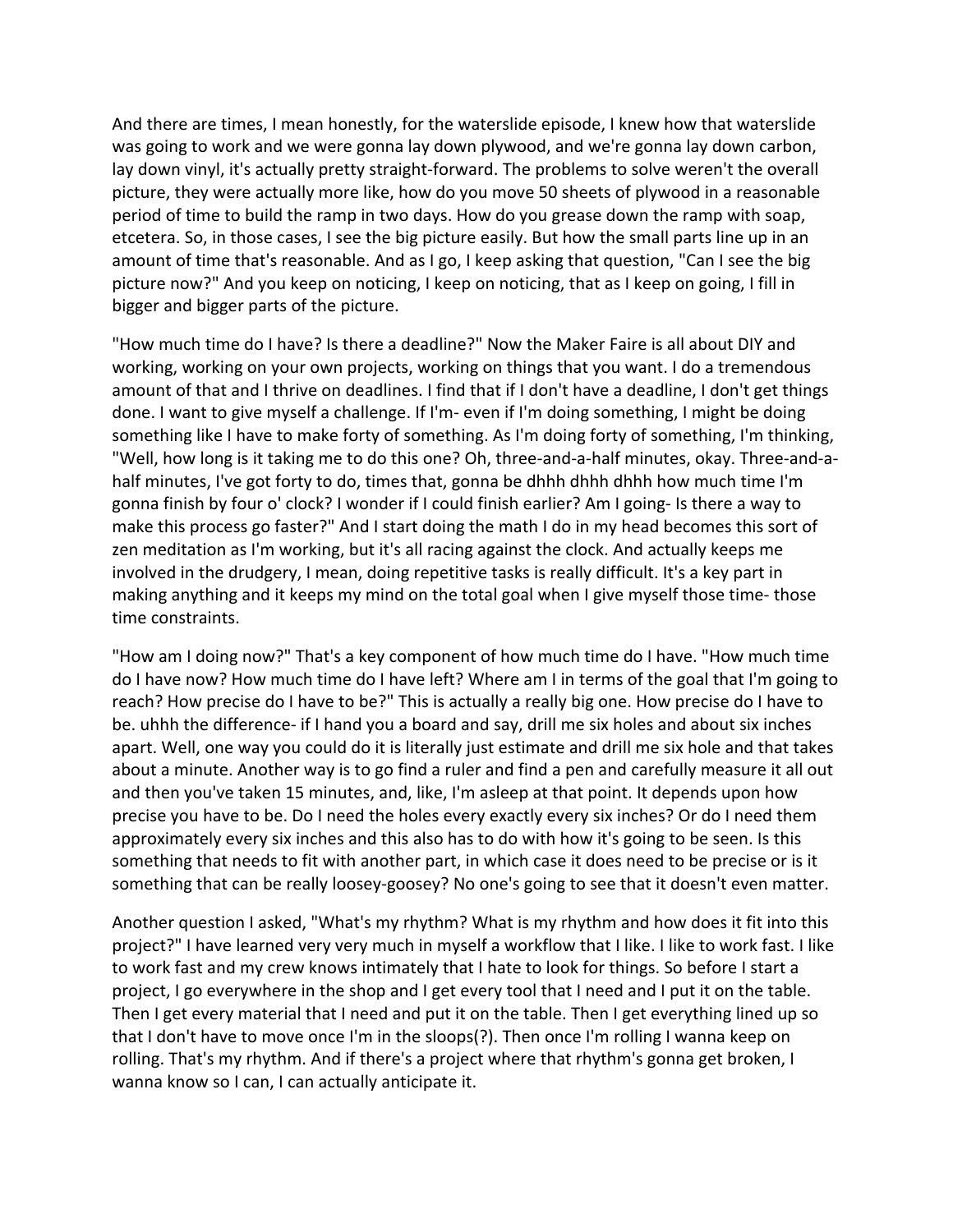This actually reached a level of absurdity when I was a model maker at industrial late magic. I had these toolkits which you can see on my website they're aluminum doctors' bags, and I filled them full of all the tiny tiny tools that you that you use as a model maker. It ended up being something over about 550 some odd tools, and because I hate looking for anything, even in those tool boxes, I managed to arrange them so that I could reach and grab every single tool without moving another tool out of the way. I actually ended up referring to it as first-order retrievability. And in the end, even leaning over into my tool box was too much for impatient me and I put them on scissor lifts, so that as I sat in my chair, they were at either side and I was able just to work and work, and put things back, and work, and move things and it made me fast, and that's the way I like to work unbroken, like thrush.

What are my resources? Resources come in several categories, and they all bear upon the what the problem that you're solving is. The budget, is there a budget? do you have control over it? if I do, how much latitude do I have? if it's my money, what is the project worth to me? when I was starting out, I actually, there was a whole class of jobs that I took that I would do the job for free, for labor the late will be free, but ask the parts that I was using to be paid for on condition that I get to keep the object when I'm done. And this satisfied me on a lot of fronts because I do like, special effects props for films, and I get to keep the school prop at the end, and that the the did manage to me is two-fold. One I love keeping things that I've built to refine on the keypad and more invested in it, and 3 I'm basically get someone else to pay me how to learn how to work a new process often on location.

Wait a second where am I? Here we are, budget. Budget is large. It's your money got to that location facility. Location. Does the place I'm working on solving this problem in help or hinder the process? I've worked in some really tiny spaces and I'm also, you know, sometimes a budgetary constraint. We can't afford the big space, we have to work in a smaller space, but we only have X amount of time, and I have learned over the years to examine it closely those little trade-offs because working in the smaller space may make the project take more time and become more expensive has you working the crap in space that it would be to invest at the front and in a space that's reasonable on when you're thinking about location. In solving a problem for us on the show.

It comes up all the time. Even the what season it is, what's the temperature? what is the weather? Even now the with the iPhones on on Mythbusters we're actually regularly looking at the Doppler radar of our location just to see how the shoot is gonna go. We were doing that just last week. And yet, temperature, humidity, in model making and special effects, their entire class is a processes that will screw you if the humidity is too high or too low. Even down to like watching paint dry on a super humid day, the paint's not gonna dry very well but there are, there are mold making processes that if it's too humid or to rainy, or too dry, they're just not going to work.

People. How many people do I have? Is the team big enough? Is the team too big? Uhh, the team too big can be just as bad as the team not being big enough. What is their morale like? Is it late? Are we trying to solve a problem after everyone's been working a full day? Or are they fresh? Umm, do I have all the skills necessary? Do I have all the skills necessary? umm, and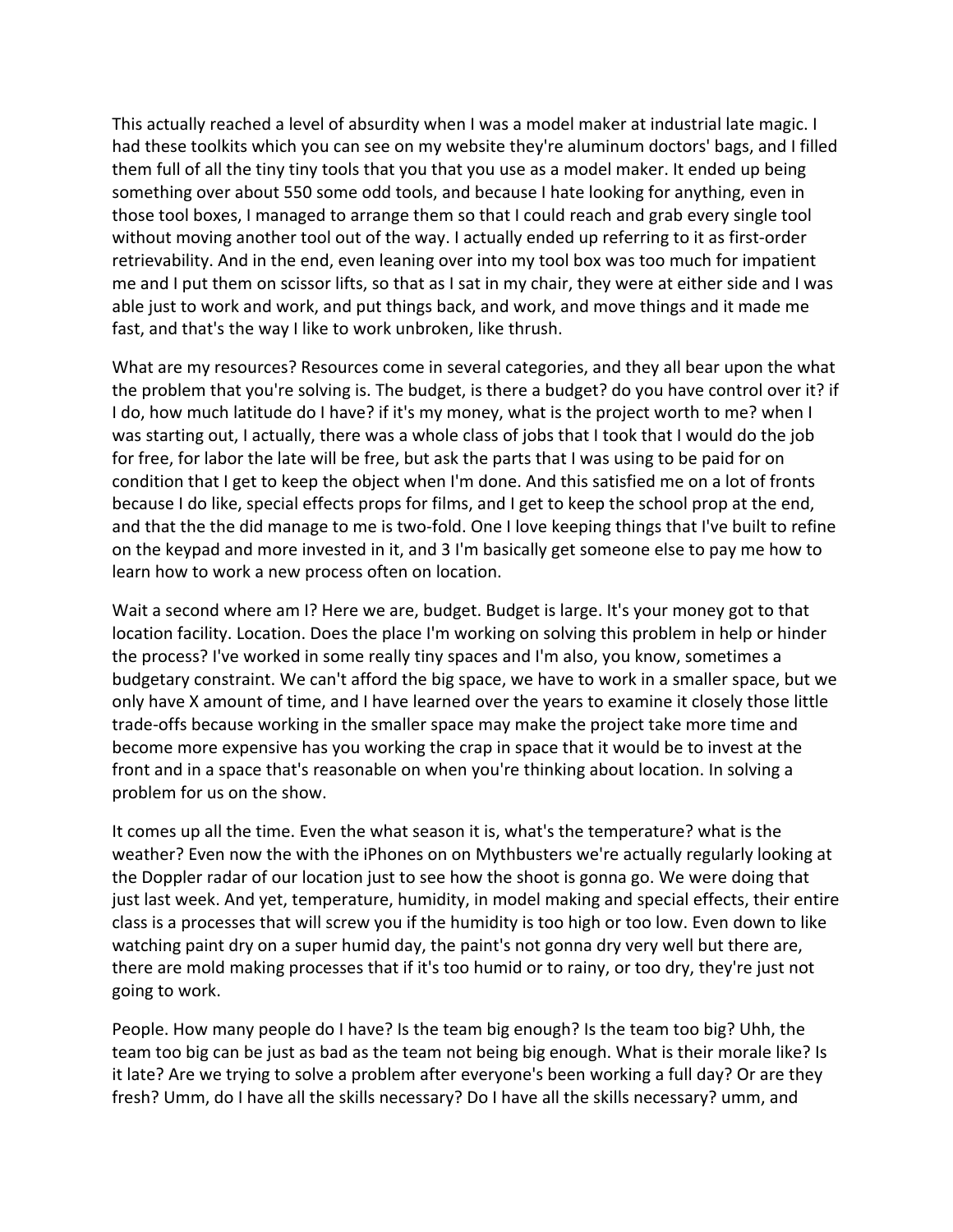commencer with that, do I have realistic understanding about my skill level is for the problem I'm about to solve?

It seems weird that I'm, I'm going down this really fairly long list but it really is, uh, I realized as I sat down and wrote this over the last couple weeks, this is a checklist I go through for every every project. Umm, if I'm not very good at something is there enough time for me to get good at it to finish it or do I have to farm it out? How long is that person going to take?

I took lessons in playing pool from a former hustler, uhh, an illustrator named Bob Kipnis, who lived in my hometown, who's actually friend of my dad's for years before I knew he had been a pool hustler professionally for about twenty years. And, uhh I grew up with a pool table in the house, we'll ask Bob to come over every now and then to teach me some things about pool, and Bob kinda rocked my world. He actually said that pool is really really simple. He said that when you get into the crouch on the table, you're only ask yourself a few really really simple questions. You're thinking where is my cue going to hit the cue ball? Where on the cue ball? What is the cue ball? Where's the cue ball going to hit the object ball? and what are both balls going to do after they collide? He said, "if you can go into the crouch, and answer all three of those questions every single time you go into the crouch, you're gonna be a great pool player. And again, it took me another year of playing before I saw how, how not only true that was, but also how terrifyingly difficult it is to actually do something like that.

To ask those questions every single time you do something. It's a very difficult meditation. Umm, so while I'm working, those are the broad checklist of things that I look at when I'm embarking upon solving a problem. Obviously, all my, most of my problems on Mythbusters are, uhh, building problems but I-- many of them are also narrative problems. We're telling a story as we go, that story changes as we go, because we're telling the story honestly, and we often have to figure out where we are within the narrative.

But as we go, there is a set of questions which are being asked constantly literally every five minutes, these questions are being asked. Umm, how important is this particular step? How important is it that I get it right? Can I screw it up? or do I only have one bar of this special type of unobtainium? Is my machine deteriorating? I.E. me or the tools that I'm using? Is this a step I might be able to improve later? So that what I'm building is extended for my solution? Am I missing something stupid? Am I being too clever? Which is another way of saying, "Am I missing something stupid?" Is there a simpler way? Which is another way of saying, "Am I being stupid? Am I missing something stupid?" Am I sure how what I'm doing fits into the larger picture this is actually, I've talked about this before. Jamie and I have very different working styles, but we both actually have the same mechanism, which is, we have to build something in our heads before we can build it in the world. And sometimes, you you can't see the totality of what you're doing.

We just finished this umm, repeating arrow machine-gun, supposedly designed about twentythree hundred years ago, and the device was so complicated, that Jamie and I had to build a scale model and then we had to progress about three-quarters the way towards building a fullscale model before we both fully understood the total machine. Now we also have experience